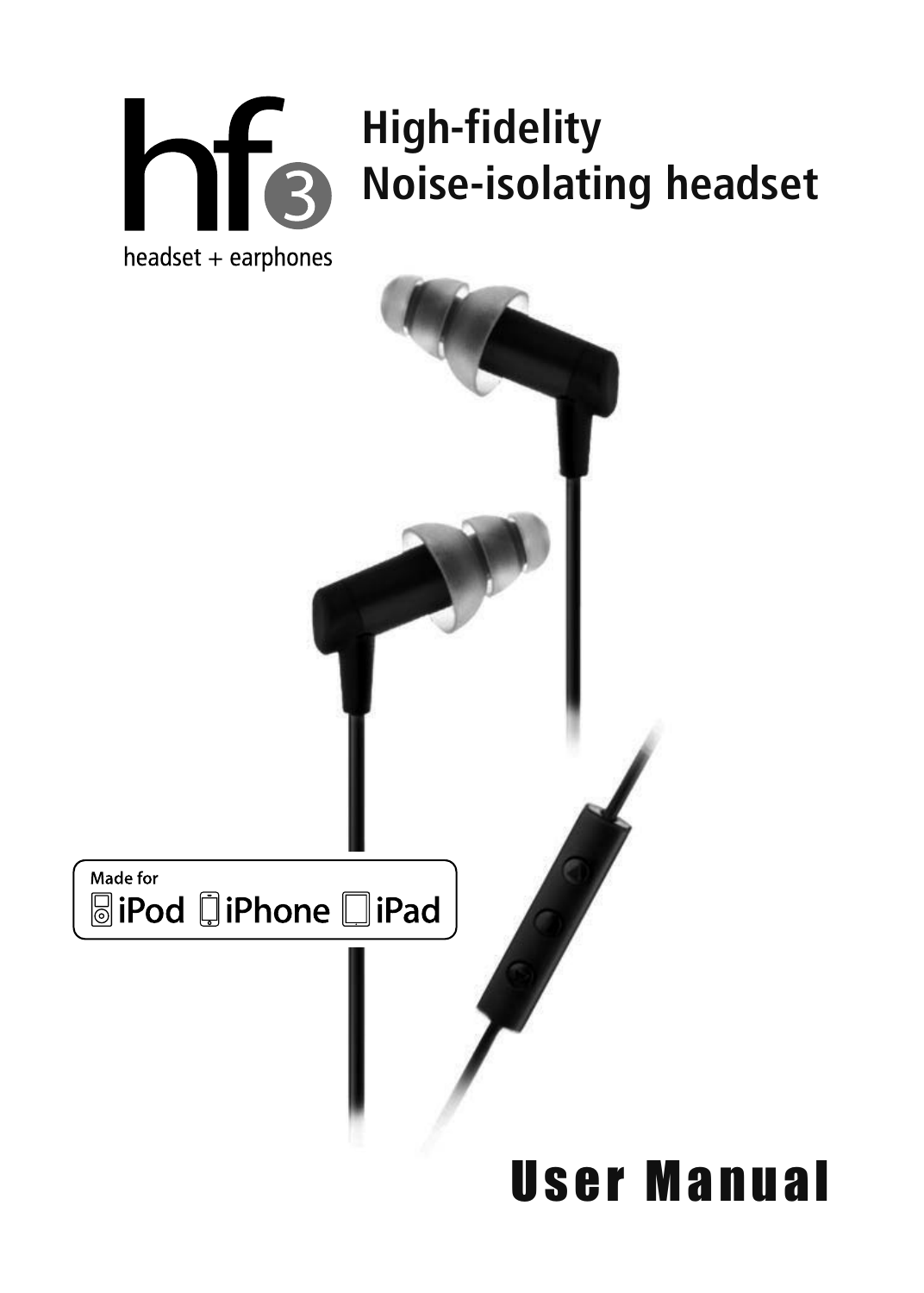## **Compatibility**

#### Made for **SiPod DiPhone DiPad**

"Made for iPod,""Made for iPhone," and "Made for iPad" mean that an electronic accessory has been designed to connect specifically to iPod, iPhone, or iPad, respectively, and has been certified by the developer to meet Apple performance standards. Apple is not responsible for the operation of this device or its compliance with safety and regulatory standards. Please note that the use of this accessory with iPod, iPhone, or iPad may affect wireless performance.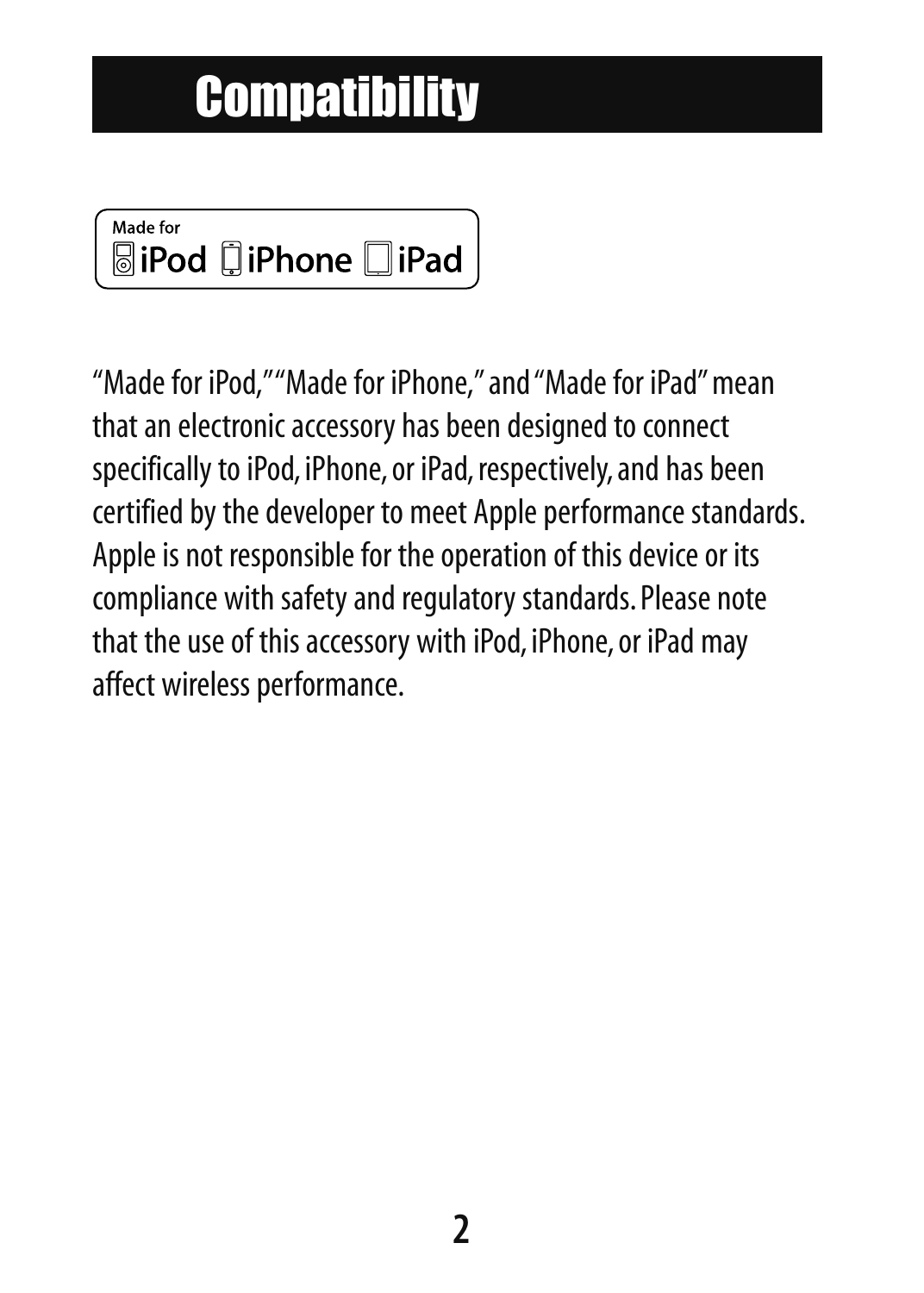## **Compatibility**

Made for:

- · iPod touch (2nd, 3rd, and 4th generation)
- · iPod classic
- · iPod nano (4th, 5th, and 6th generation)
- · iPod shuffle (3rd and 4th generation)
- · iPhone 3GS and iPhone 4
- · iPad

The remote and mic are supported only by iPod nano (4th generation and later), iPod classic (120GB, 160GB), iPod touch (2nd generation and later), iPhone 3GS, iPhone 4, and iPad.The remote is supported by iPod shuffle (3rd generation and later). Audio is supported by all iPod models.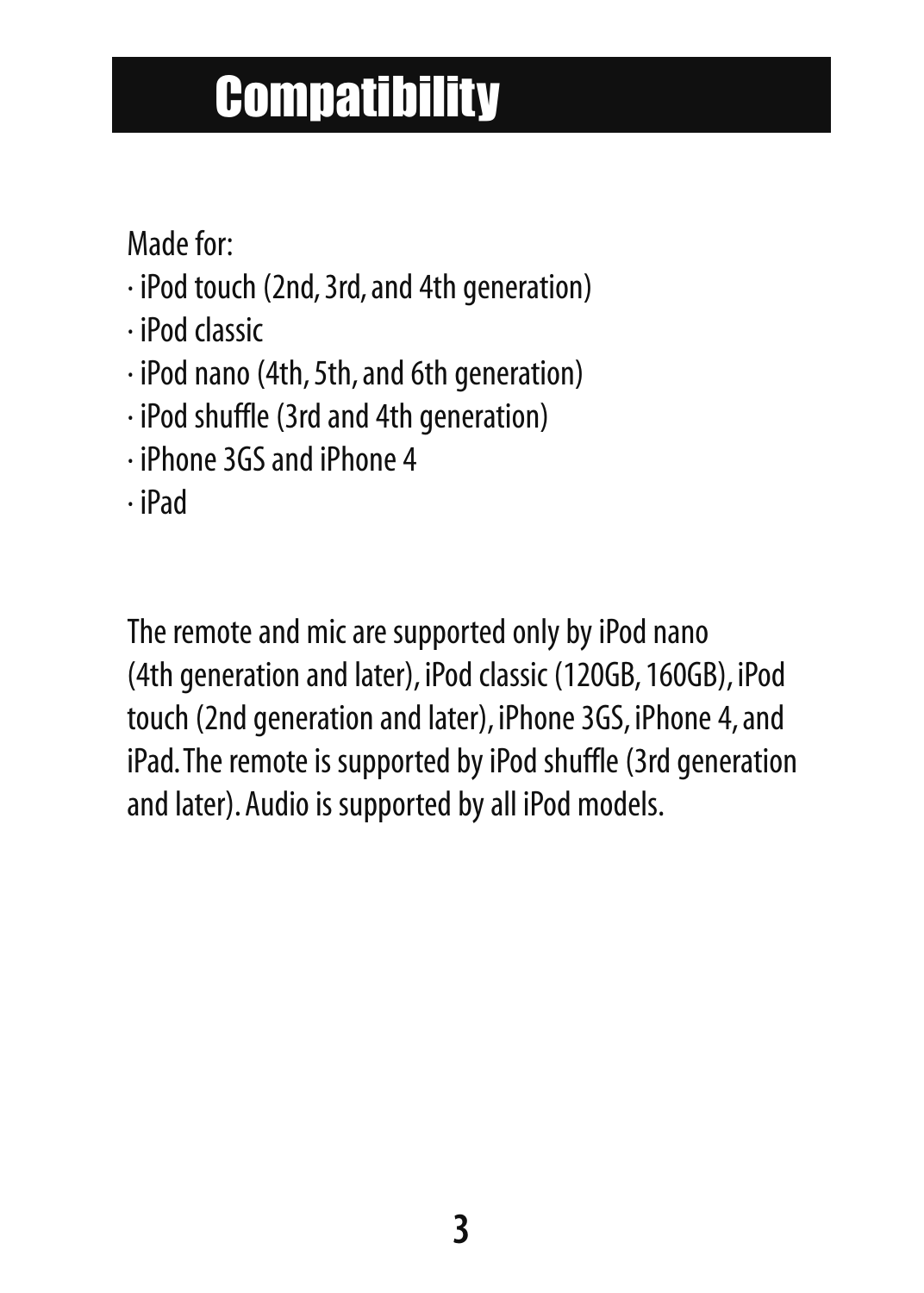## **Caution**

In rare instances an eartip may come off in the ear canal when removing the earphone. If this should occur and the eartip cannot be easily removed, it is recommended that you promptly contact an audiologist or other medical professional. A professional can use blunt tweezers to remove the eartip.

Consult an audiologist or physician if you have excessive ear wax, difficulty inserting the eartips, or discomfort after prolonged use.

Etymotic earphones exclude most external sounds. It is unsafe to use in-ear earphones while operating a motorized vehicle, operating machinery, bicycling or jogging, because you may not be alerted to potential danger.

Do not use at excessively loud levels. Research confirms that earphones that seal the ear canal allow listeners to listen at safer levels. Noise-induced hearing loss is a function of exposure time, the average sound level and the peak of very loud sounds. A sealed eartip and lower listening levels allow for longer periods of safelistening.

#### Care

- Do not expose the earphones to extreme temperatures.
- Avoid dropping and strong impact.
- Leave eartips on the earphones for shock protection.
- Do not pull on the cord to remove the earphone from the audio device or the ear.
- Clean or replace eartips prior to use by others.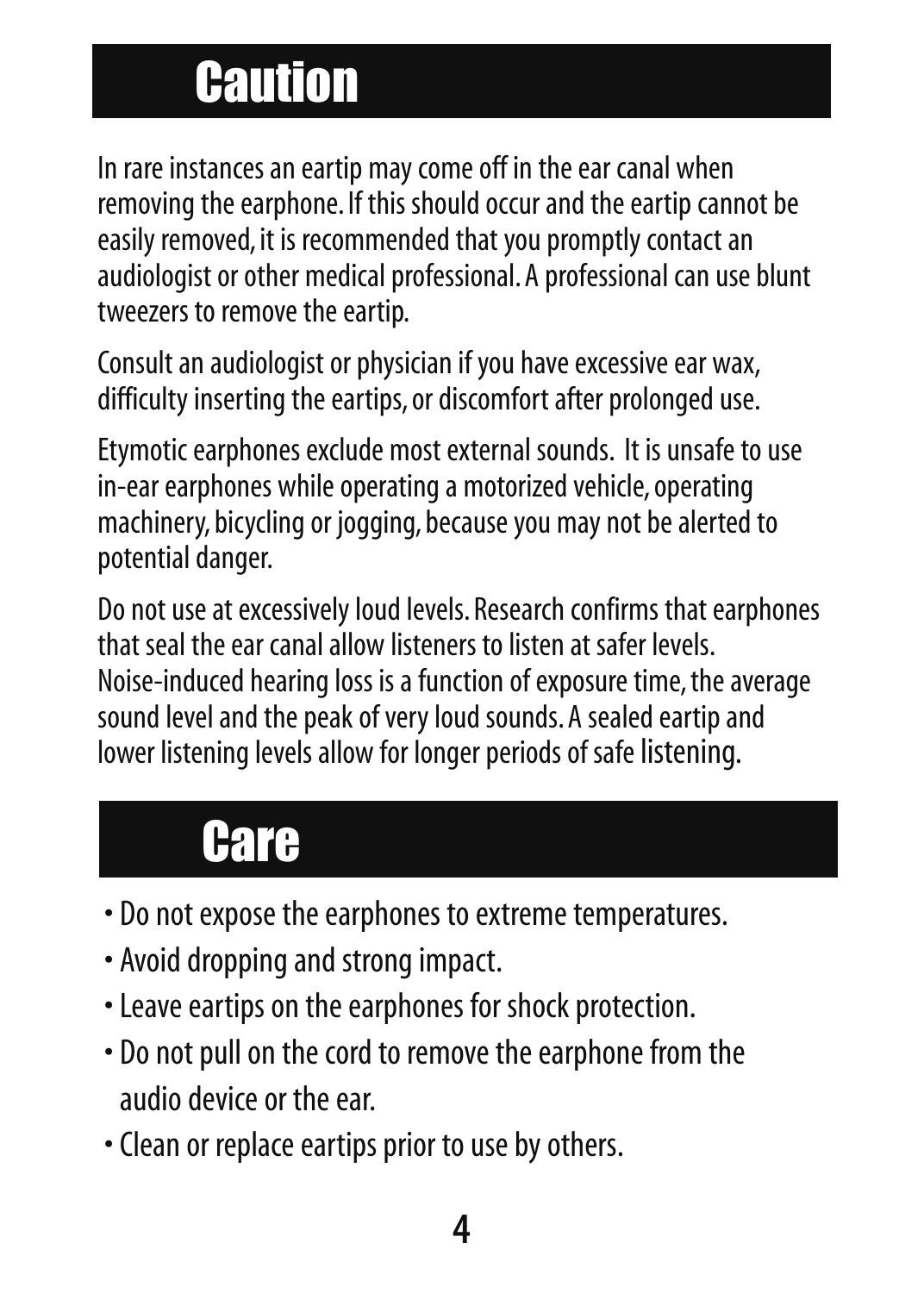## Included

- $\cdot$  hf3 headset  $+$  earphones
- Assortment of ACCU•Fit™ eartips
- ACCU•Filter™ wax filters with removal tool
- Pouch

## **Identification**





- **A. Earphones**
- **B. Cable slider**
- **C. 3-button control/mic**
- **D. 3.5 mm, 4-contact phone + stereo plug**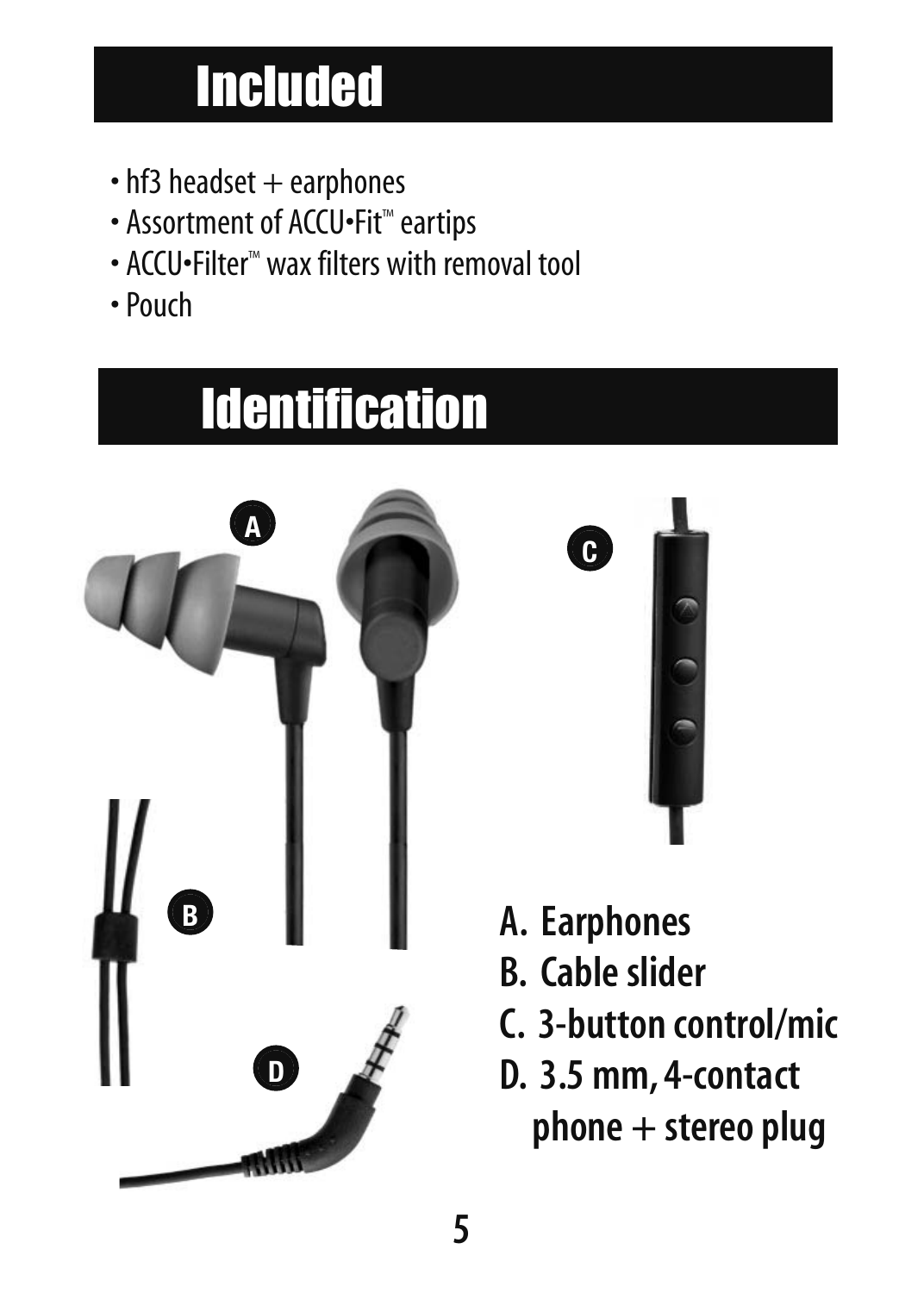

The eartip that is most comfortable is the likely choice, but it MUST SEAL well in your ear. If you can easily hear others when the volume is off, you don't have a good seal. Twist it in deeper, or choose another eartip.



# Cleaning and Replacing Eartips

Over time eartips may lose their elasticity. For best performance and retention, replace 3-flange eartips every 3-6 months. Replace foam and glider eartips regularly.

#### **To clean 3-flange eartips:**

- 1. Remove eartip from the earphone.
- 2. Clean with water and mild soap.
- 3. Dry the eartip before placing it back on the earphone.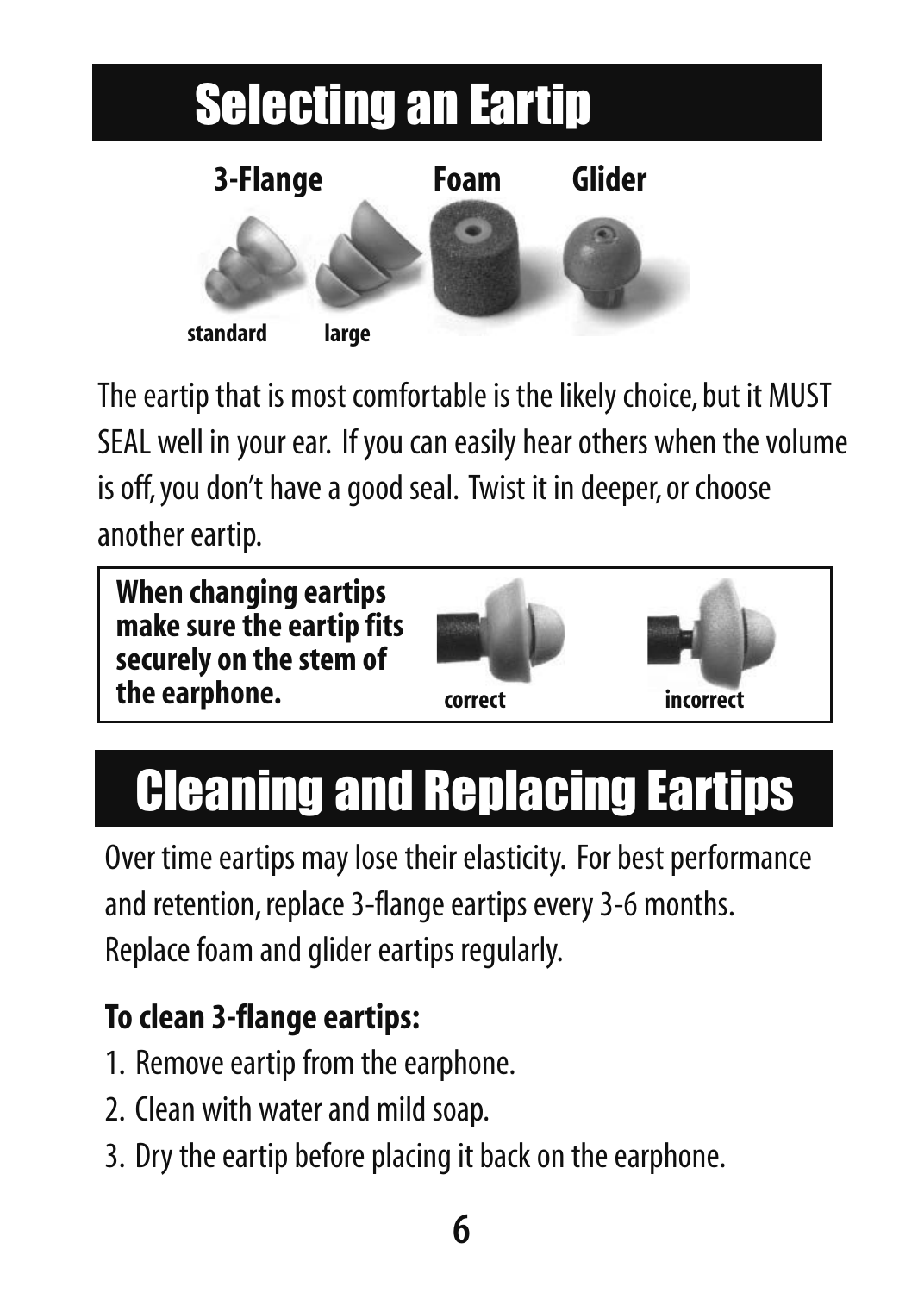## Proper Insertion

**Important:** Sound quality, full bass response and noise isolation all depend on a good eartip seal in the ear canal. **See a video demonstration at www.etymotic.com.**



- Carefully insert the earphone while pulling up and out on the back of the ear.
- Twist the earphone up into the ear canal while inserting, until outside noise is blocked out.
- **3-flange eartip:** Moistening eases insertion.
- •**Foam eartip:** Roll down or compress foam eartip before inserting. Hold the eartip in place for about 5 seconds while the foam expands to create a tight seal in the ear canal.
- **Glider eartip:**Simply push into ear canal.

#### **Removal**

Remove earphones *slowly* with a twisting motion to gradually break the seal. Do not pull on the cable to remove the earphones.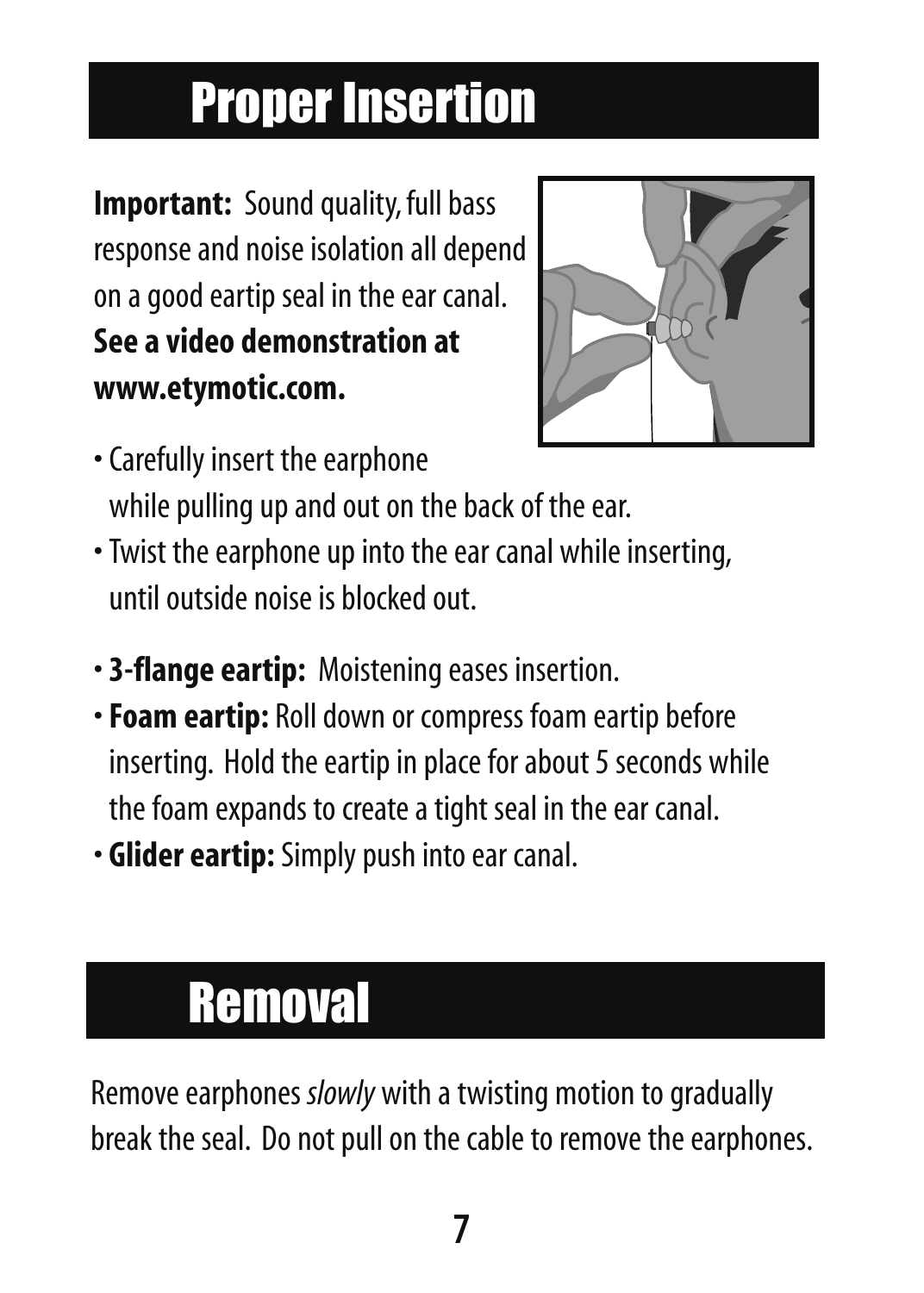# 3-Button Control

#### **Listening to Music\* Play/Pause**

While listening to music:

- Press the middle button **once** to Pause music.
- Press the middle button again to resume music.

\*Additional functionality of the center button varies among Apple devices.

#### **Track**

While listening to music:

- Press the middle button **twice** rapidly to track**forward**.
- Press the middle button **three times** rapidly to track **back**.

## **Answering a Call**

Music automatically mutes and pauses for an incoming call. To answer a call while listening to music:

• Press the midddle button to answer the call.

#### **Disconnecting a Call**

- Press the middle button to disconnect the call.
- Music automatically resumes.

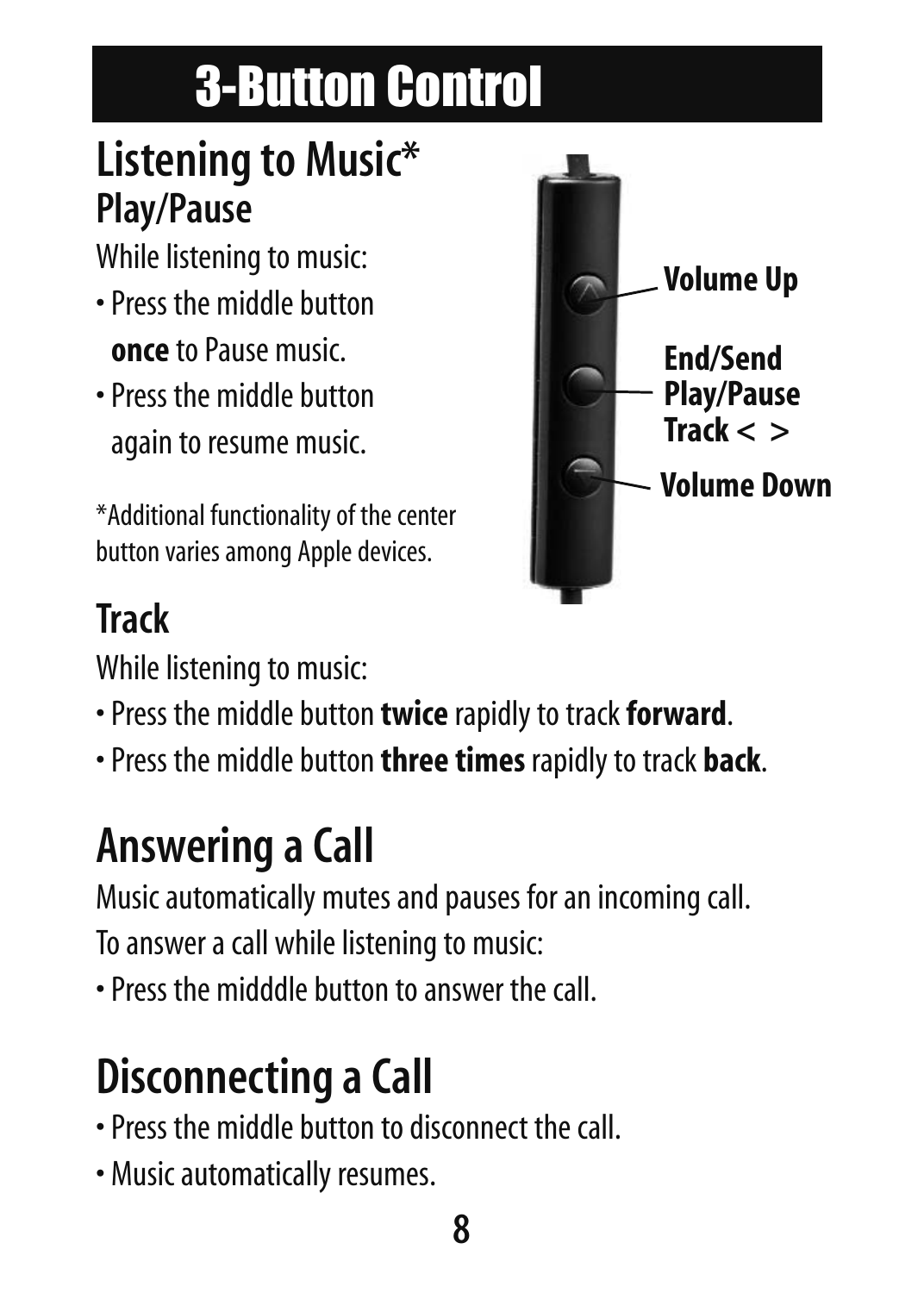## ACCU•Filter Wax Filters

Etymotic earphones have special ACCU•Filter™ wax filters that smooth the frequency response and prevent ear wax from entering the earphones. An ACCU•Filter is located at the end of the earphone and is visible when the eartip is removed. If a filter becomes clogged, it should be replaced. A dirty ACCU•Filter will reduce earphone output. The filter should be changed if loudness decreases or the sound quality declines. **Note:** ACCU•Filters are not reusable.

**ACCU•Filter Removal Note: Use the tool to remove the filter.**









**3. Remove filter.**





**1. Insert a new filter.**



**against a hard surface to secure the filter in place.**



**2. Press gently 3. Re-attach eartip.**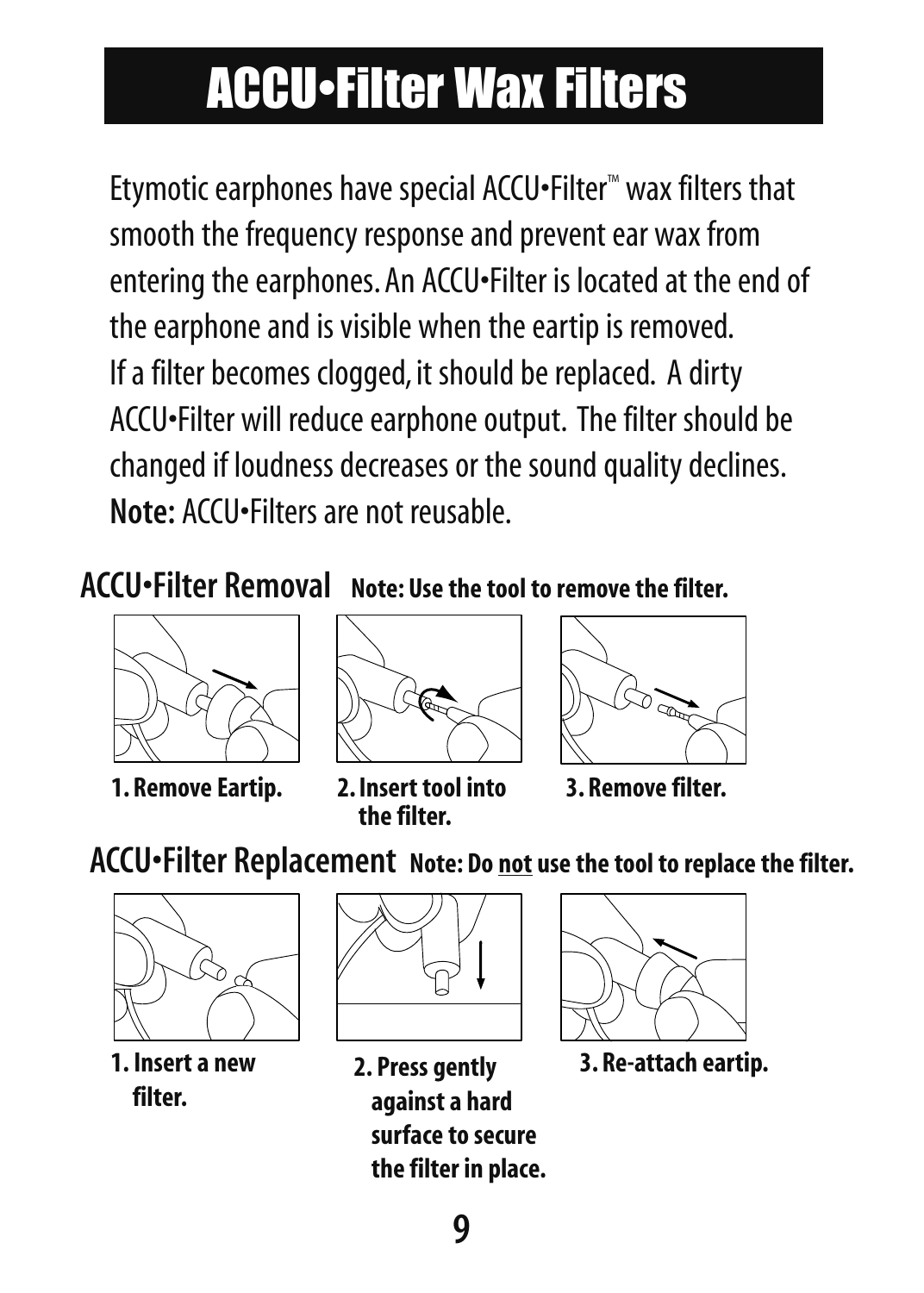## About Etymotic

Etymotic Research has spent over twenty-five years refining in-ear technology for precision monitoring and critical listening. The first in-ear earphones were invented by Etymotic in 1984 for clinical audiometry and auditory research, and later converted to the first high-fidelity, noise-isolating earphones, the ER-4s in 1991.

Etymotic's engineering team is led by founder Dr. Mead Killion, audiologist, engineer, inventor and jazz musician. Etymotic's audio engineers, musicians and audiologists working together have generated over 100 patents issued and pending.

Etymotic's mission is to design products that measure, improve and protect hearing. Etymotic's products are used by musicians and others who insist on superior sound quality. Etymotic means "true to the ear"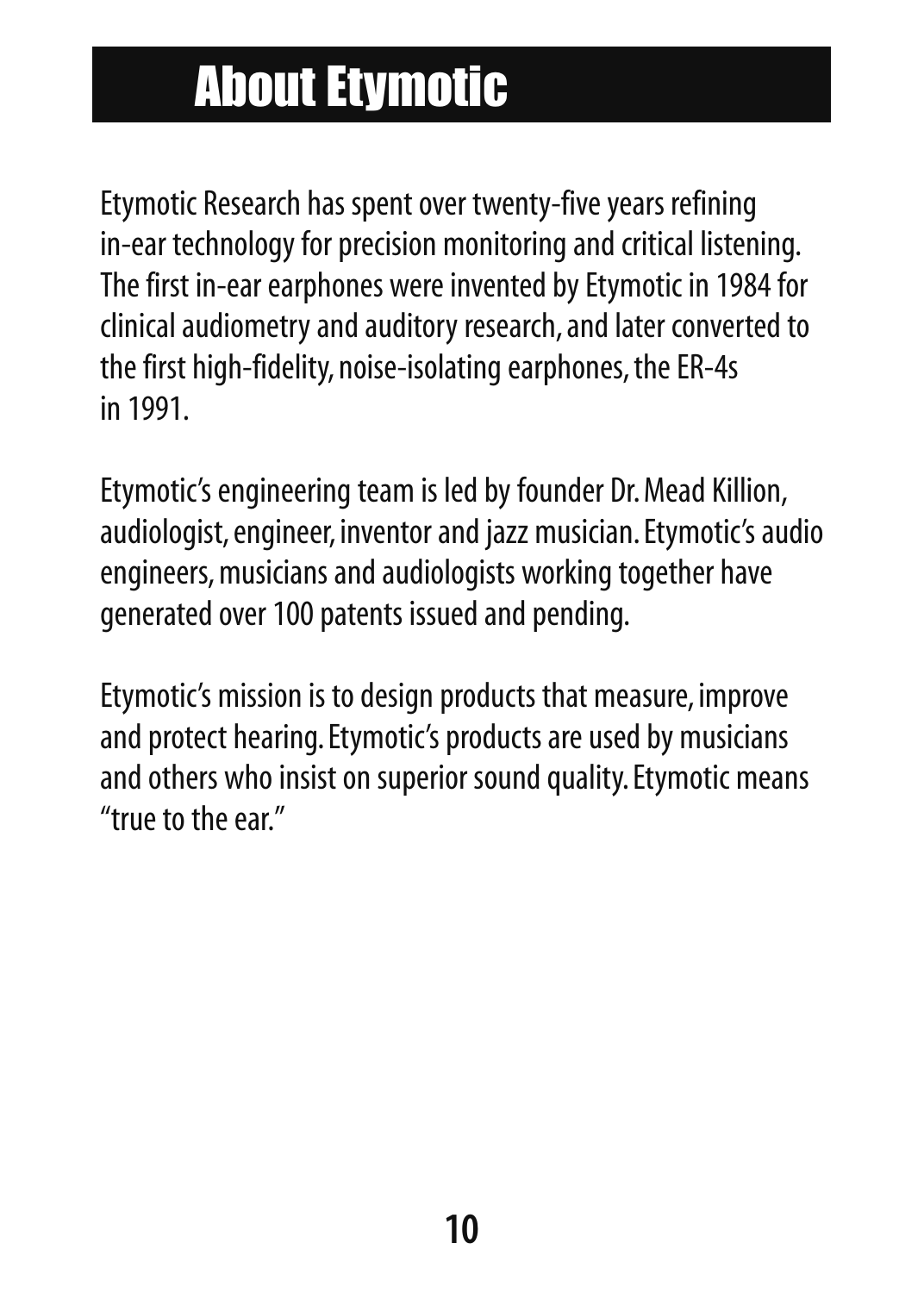### **Warranty**

Etymotic Research, Inc. warrants this product against defects in material or workmanship for a period of two years from the date of original purchase from an authorized Etymotic distributor or reseller.

Etymotic will repair or replace the defective product at its option if returned within the warranty period to our designated service facility. This warranty is in lieu of all other warranties, expressed or implied, including, but not limited to, any implied warranty of merchantability or fitness for a particular purpose.